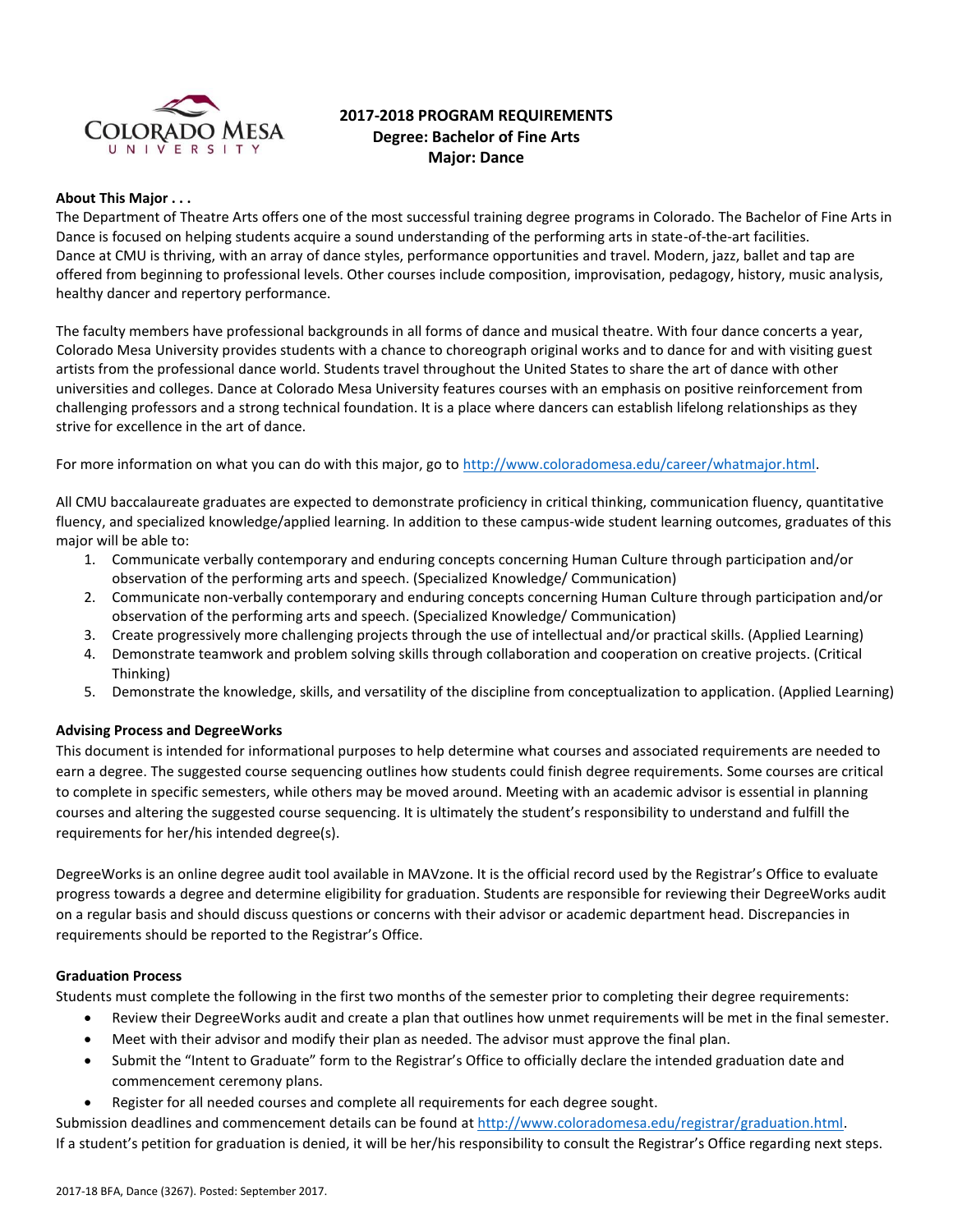# **INSTITUTIONAL DEGREE REQUIREMENTS**

The following institutional degree requirements apply to all CMU baccalaureate degrees. Specific programs may have different requirements that must be met in addition to institutional requirements.

- 120 semester hours minimum.
- Students must complete a minimum of 30 of the last 60 hours of credit at CMU, with at least 15 semester hours in major discipline courses numbered 300 or higher.
- 40 upper-division credits (an alternative credit limit applies to the Bachelor of Applied Science degree).
- 2.00 cumulative GPA or higher in all CMU coursework.
- A course may only be used to fulfill one requirement for each degree/certificate.
- No more than six semester hours of independent study courses can be used toward the degree.
- Non-traditional credit, such as advanced placement, credit by examination, credit for prior learning, cooperative education and internships, cannot exceed 30 semester credit hours for a baccalaureate degree; A maximum of 15 of the 30 credits may be for cooperative education, internships, and practica.
- Pre-collegiate courses (usually numbered below 100) cannot be used for graduation.
- Capstone exit assessment/projects (e.g., Major Field Achievement Test) requirements are identified under Program-Specific Degree Requirements.
- The Catalog Year determines which program sheet and degree requirements a student must fulfill in order to graduate. Visit with your advisor or academic department to determine which catalog year and program requirements you should follow.
- See "Requirements for Undergraduate Degrees and Certificates" in the catalog for a complete list of graduation requirements.

# **PROGRAM-SPECIFIC DEGREE REQUIREMENTS**

- 2.0 cumulative GPA or higher in coursework toward the major content area.
- Must receive a grade of "C" or higher in foundation courses.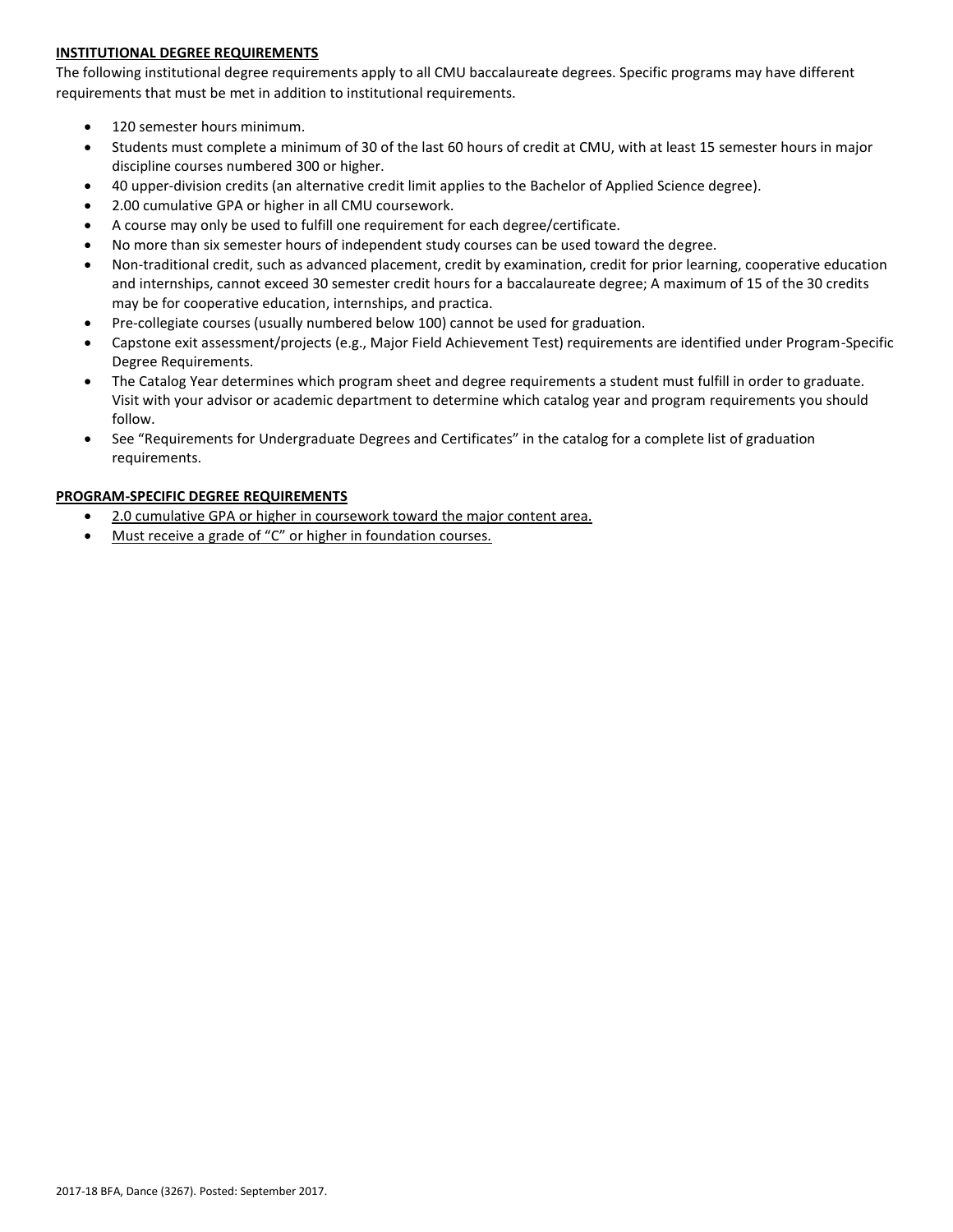## **ESSENTIAL LEARNING REQUIREMENTS** (31 semester hours)

See the current catalog for a list of courses that fulfill the requirements below. If a course is an Essential Learning option and a requirement for your major, you must use it to fulfill the major requirement and make a different selection for the Essential Learning requirement.

**English** (6 semester hours, must receive a grade of "C" or better and must be completed by the time the student has 60 semester hours.)

- $\Box$  ENGL 111 English Composition (3)
- ENGL 112 English Composition (3)

**Mathematics** (3 semester hours, must receive a grade of "C" or better, must be completed by the time the student has 60 semester hours.)

MATH 110 - College Mathematics (3) or higher

#### **Humanities** (3 semester hours)

 $\Box$  Select one Humanities course (3)

#### **Social and Behavioral Sciences** (6 semester hours)

- $\Box$  Select one Social and Behavioral Sciences course (3)
- $\Box$  Select one Social and Behavioral Sciences course (3)

## **Natural Sciences** (7 semester hours, one course must include a lab)

- $\square$  Select one Natural Sciences course (3)
- $\Box$  Select one Natural Sciences course with a lab (4)

## **History** (3 semester hours)

 $\Box$  Select one History course (3)

## **Fine Arts** (3 semester hours)

 $\Box$  Select one Fine Arts course (3)

#### **OTHER LOWER-DIVISION REQUIREMENTS**

**Wellness Requirement** (2 semester hours)

- $\Box$  KINE 100 Health and Wellness (1)
- $\Box$  Select one Activity course (1)

# **Essential Learning Capstone** (27 semester hours)

Essential Learning Capstone must be taken after completion of the Essential Learning English and Mathematics requirements, and when a student has earned between 45 and 75 hours.

- ESSL 290 Maverick Milestone (3)
- $\square$  ESSL 200 Essential Speech (1)

**FOUNDATION COURSES** (12 semester hours, must pass all courses with a grade of "C" or higher.)

- $\Box$  THEA 153 Acting I: Beginning Acting (3)
- DANC 225 The Healthy Dancer (3)

Two consecutive classes in the same foreign language. FLAS 114 & 115 will NOT fulfill this requirement.

 \_\_\_\_\_\_\_\_\_\_\_\_\_\_\_\_\_\_\_\_\_\_\_\_\_\_\_\_\_\_\_\_\_\_\_\_\_\_\_\_\_\_\_\_\_\_\_\_\_\_\_\_\_\_\_\_\_\_\_\_ \_\_\_\_\_\_\_\_\_\_\_\_\_\_\_\_\_\_\_\_\_\_\_\_\_\_\_\_\_\_\_\_\_\_\_\_\_\_\_\_\_\_\_\_\_\_\_\_\_\_\_\_\_\_\_\_\_\_\_\_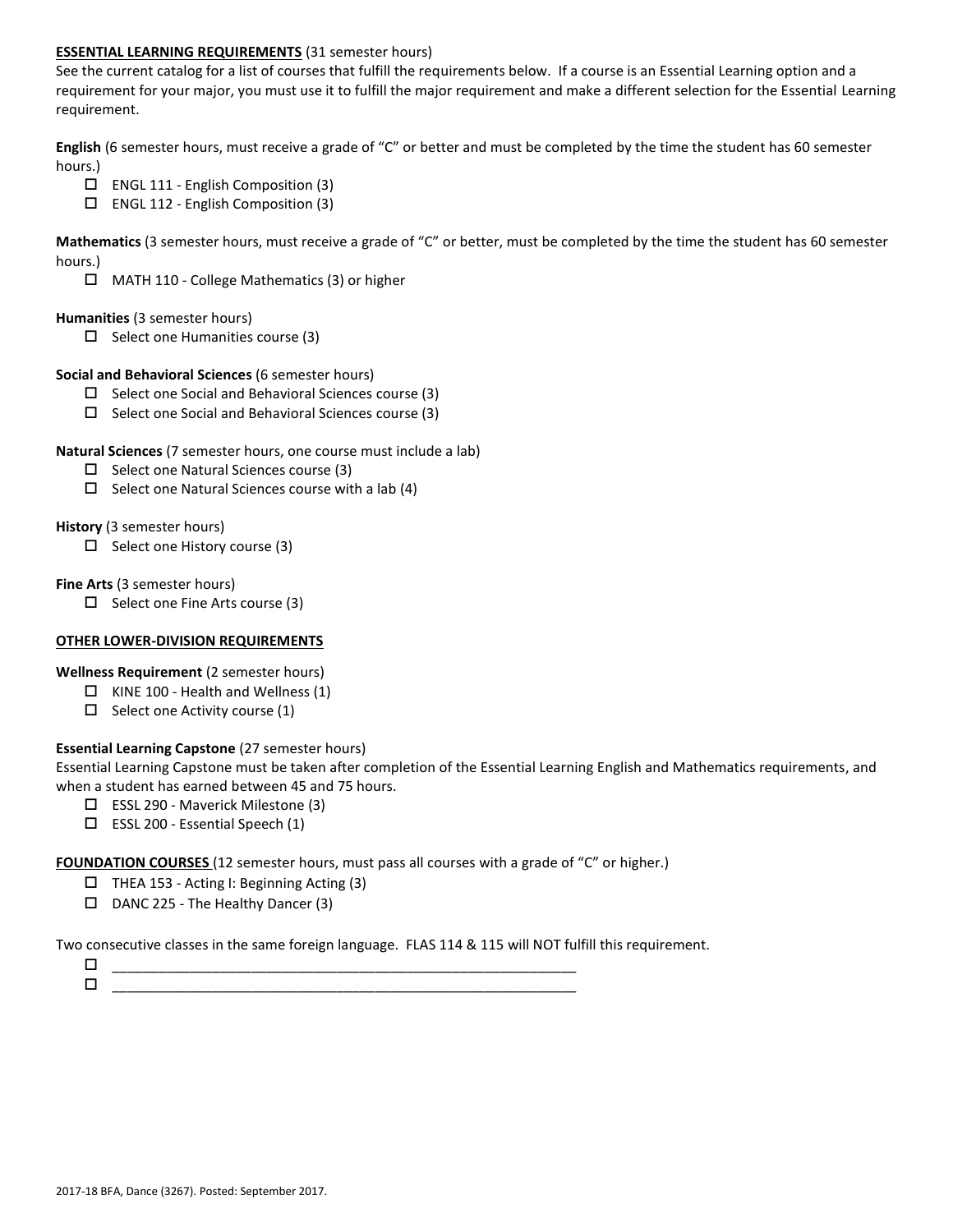#### **BFA: DANCE REQUIREMENTS** (58 semester hours)

**Dance Core** (23 semester hours)

- D DANC 250 Dance Improvisation (2)
- $\Box$  DANC 255 Choreography (3)
- $\square$  DANC 310 Dance Pedagogy (3)
- $\square$  DANC 315 History and Philosophy of Dance I (3)
- $\square$  DANC 316 History and Philosophy of Dance II (3)
- $\Box$  DANC 328 Music Analysis for Dance (3)
- THEA 401 Career Preparation (3)
- D DANC 494 Senior Dance Capstone (3)

### **Ballet Technique Courses** (6 semester hours)

## Select three of the following courses:

DANC 234 - Ballet IIA (2) DANC 235 - Ballet IIB (2) DANC 334 - Ballet IIIA (2) DANC 335 - Ballet IIIB (2) DANC 434 - Ballet IVA (2) DANC 435 - Ballet IVB (2)  $\Box$   $\underline{\hspace{1cm}}$   $\underline{\hspace{1cm}}$   $\underline{\hspace{1cm}}$   $\underline{\hspace{1cm}}$   $\overline{\hspace{1cm}}$   $\overline{\hspace{1cm}}$   $\overline{\hspace{1cm}}$   $\overline{\hspace{1cm}}$   $\overline{\hspace{1cm}}$   $\overline{\hspace{1cm}}$   $\overline{\hspace{1cm}}$   $\overline{\hspace{1cm}}$   $\overline{\hspace{1cm}}$   $\overline{\hspace{1cm}}$   $\overline{\hspace{1cm}}$   $\overline{\hspace{1cm}}$   $\overline{\hspace{1$  $\Box$  . The contract of the contract of the contract of the contract of the contract of the contract of the contract of the contract of the contract of the contract of the contract of the contract of the contract of the co \_\_\_\_\_\_\_\_\_\_\_\_\_\_\_\_\_\_\_\_\_\_\_\_\_\_\_\_\_\_\_\_\_\_\_\_\_\_\_\_\_\_\_\_\_\_\_\_\_\_\_\_\_\_\_\_\_\_\_\_

\_\_\_\_\_\_\_\_\_\_\_\_\_\_\_\_\_\_\_\_\_\_\_\_\_\_\_\_\_\_\_\_\_\_\_\_\_\_\_\_\_\_\_\_\_\_\_\_\_\_\_\_\_\_\_\_\_\_\_\_

#### **Jazz Technique Courses** (6 semester hours)

Select three of the following courses:

DANC 232 - Jazz IIA (2) DANC 233 - Jazz IIB (2) DANC 332 - Jazz IIIA (2) DANC 333 - Jazz IIIB (2) DANC 432 - Jazz IVA (2) DANC 433 - Jazz IVB (2) \_\_\_\_\_\_\_\_\_\_\_\_\_\_\_\_\_\_\_\_\_\_\_\_\_\_\_\_\_\_\_\_\_\_\_\_\_\_\_\_\_\_\_\_\_\_\_\_\_\_\_\_\_\_\_\_\_\_\_\_ \_\_\_\_\_\_\_\_\_\_\_\_\_\_\_\_\_\_\_\_\_\_\_\_\_\_\_\_\_\_\_\_\_\_\_\_\_\_\_\_\_\_\_\_\_\_\_\_\_\_\_\_\_\_\_\_\_\_\_\_

#### **Tap Technique Courses** (4 semester hours)

Select two of the following courses:

DANC 184 - Tap I (2) DANC 236 - Tap IIA (2) DANC 237 - Tap IIB (2) DANC 336 - Tap IIIA (2) DANC 337 - Tap IIIB (2) DANC 436 - Tap IVA (2) DANC 437 - Tap IVB (2) \_\_\_\_\_\_\_\_\_\_\_\_\_\_\_\_\_\_\_\_\_\_\_\_\_\_\_\_\_\_\_\_\_\_\_\_\_\_\_\_\_\_\_\_\_\_\_\_\_\_\_\_\_\_\_\_\_\_\_\_ \_\_\_\_\_\_\_\_\_\_\_\_\_\_\_\_\_\_\_\_\_\_\_\_\_\_\_\_\_\_\_\_\_\_\_\_\_\_\_\_\_\_\_\_\_\_\_\_\_\_\_\_\_\_\_\_\_\_\_\_

#### **Modern Technique Courses** (4 semester hours)

Select two of the following courses:

DANC - 183 Modern I (2) DANC - 230 Modern IIA (2) DANC - 231 Modern IIB (2)

DANC - 330 Modern IIIA (2) DANC - 331 Modern IIIB (2)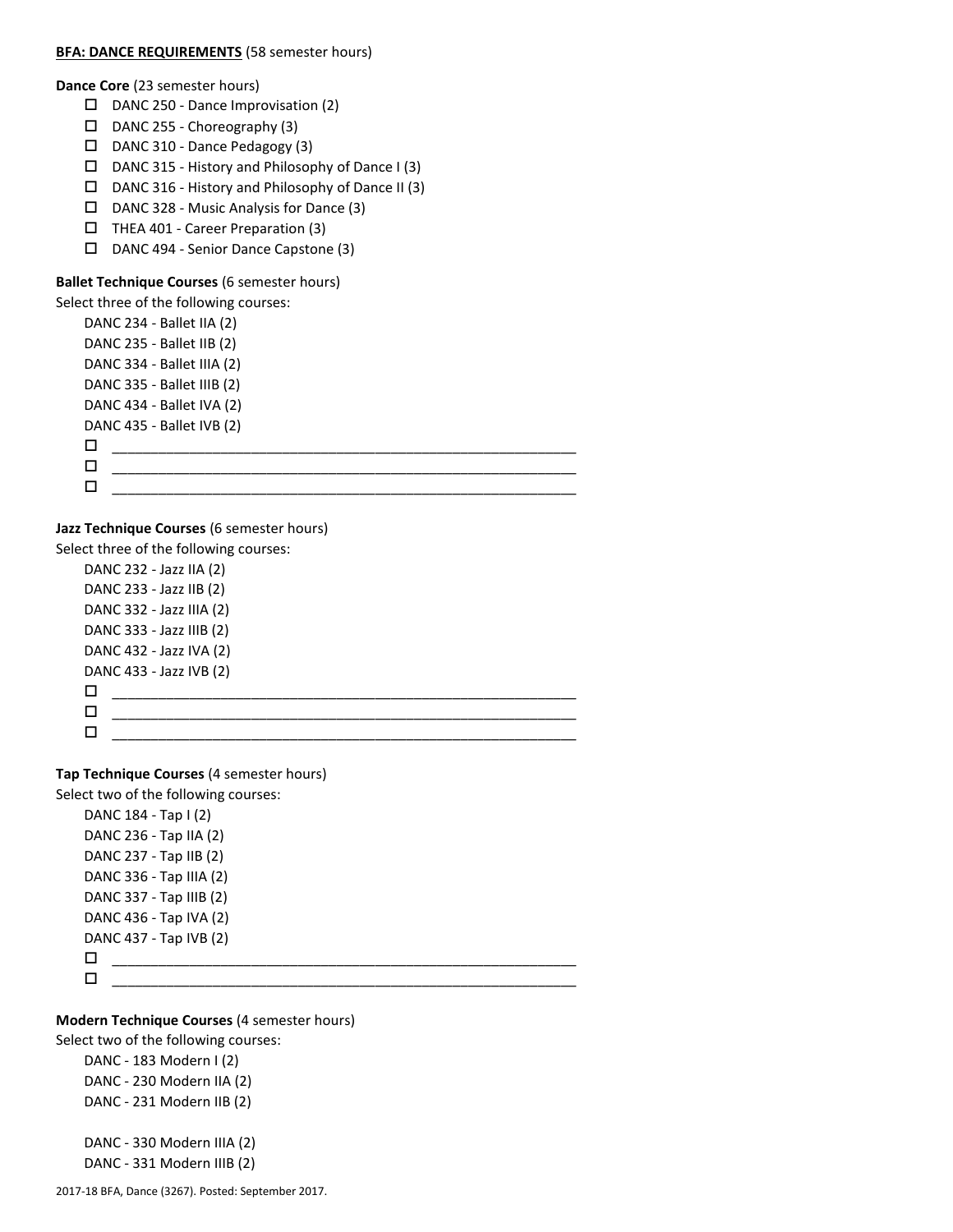# DANC - 430 Modern IVA (2)

DANC - 431 Modern IVB (2)

 $\Box$  , and the set of the set of the set of the set of the set of the set of the set of the set of the set of the set of the set of the set of the set of the set of the set of the set of the set of the set of the set of t  $\Box$ 

#### **Additional Technique Courses** (8 semester hours)

Select eight additional semester hours of technique (excluding performance courses):

#### **Performance/Choreography Options** (4 semester hours)

Select four of the following courses:

| DANC 156 - Dance Performance (1)          |  |  |
|-------------------------------------------|--|--|
| DANC 256 - Dance Performance (1)          |  |  |
| DANC 356 - Dance Performance (1)          |  |  |
| DANC 456 - Dance Performance (1)          |  |  |
| DANC 290 – Choreography Practicum I $(1)$ |  |  |
| DANC 390 – Choreography Practicum II (1)  |  |  |
| DANC 490 - Choreography Practicum III (1) |  |  |
|                                           |  |  |
| П                                         |  |  |
|                                           |  |  |
|                                           |  |  |

# **Dance Support Courses** (3 semester hours)

Select three semester hours from ANY Theatre or Dance course:

| ______ |
|--------|
|        |
|        |

**GENERAL ELECTIVES** (All college level courses appearing on your final transcript, not listed above that will bring your total semester hours to 120 hours, including 40 upper division hours. 13 semester hours, additional hours of upper division may be needed.)

| <u> 1989 - Johann Barn, mars et al. (</u> |
|-------------------------------------------|
|                                           |
|                                           |
|                                           |
|                                           |
|                                           |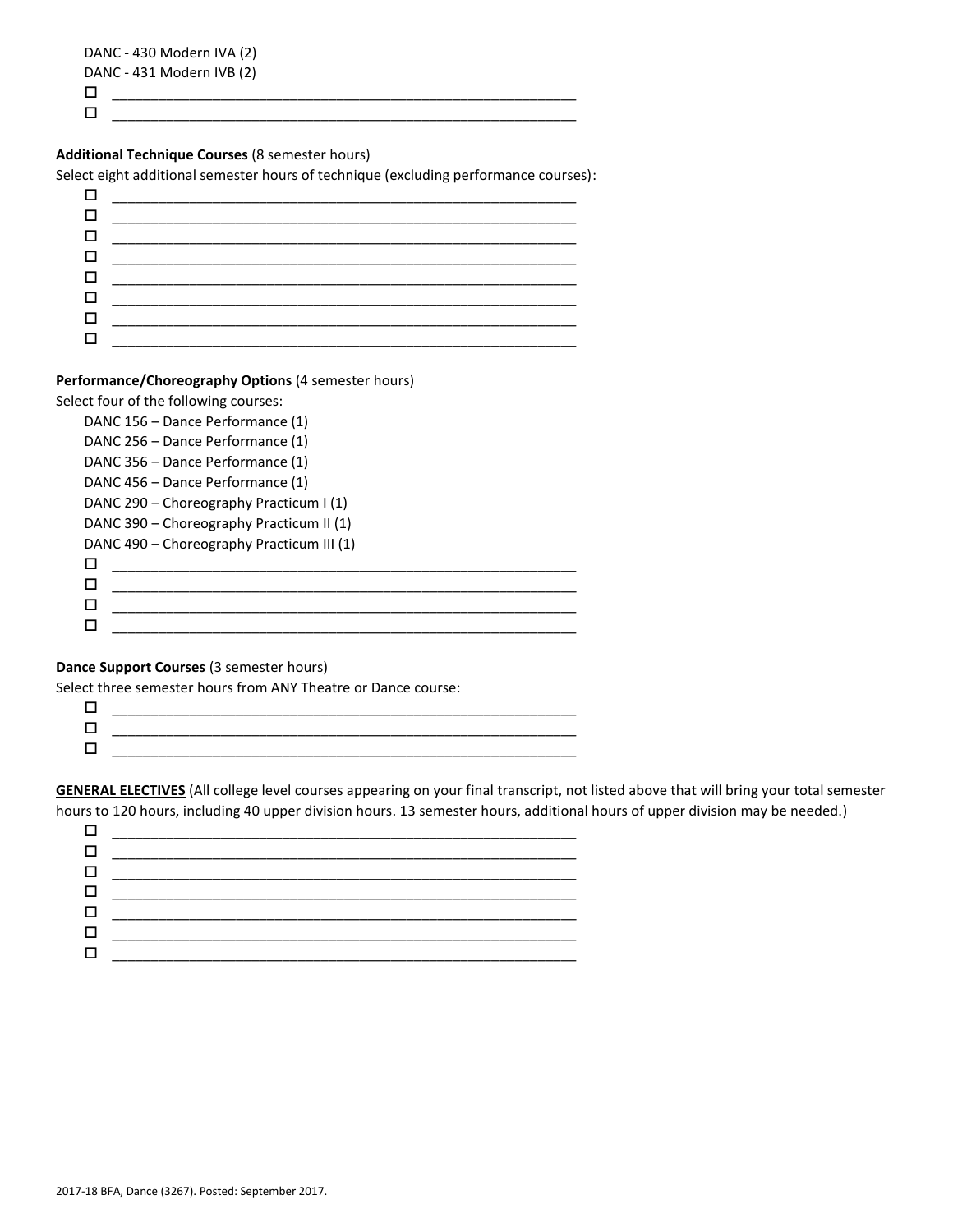#### **Freshman Year, Fall Semester: 14 credits**

- ENGL 111 English Composition (3)
- MATH 110 College Mathematics (3) or higher
- KINE 100 Health and Wellness (1)
- THEA 153 Beginning Acting (3)
- Ballet Course (2)
- Jazz Course (2)

# **Freshman Year, Spring Semester: 15 credits**

- ENGL 112 English Composition (3)
- **Essential Learning History (3)**
- Essential Learning Fine Arts (3)
- KINA Activity (1)
- Ballet Course (2)
- Jazz Course (2)
- Performance Option (1)

## **Sophomore Year, Fall Semester: 15 credits**

- Essential Learning Social and Behavioral Sciences (3)
- Foundation Course Foreign Language (3)
- DANC 225 The Healthy Dancer (3)
- DANC 250 Dance Improvisation (2)
- Ballet Course (2)
- **Jazz Course (2)**

## **Sophomore Year, Spring Semester: 15 credits**

- **ESSL 290 Maverick Milestone (3)**
- **ESSL 200 Essential Speech (1)**
- **F** Foundation Course Foreign Language (3)
- DANC 255 Choreography (3)
- Tap Dance Course (2)
- Performance Option (1)
- Modern Dance Course (2)

#### **Junior Year, Fall Semester: 16 credits**

- **Essential Learning Natural Science (3)**
- DANC 310 Dance Pedagogy (3)
- Tap Dance Course (2)
- Modern Dance Course (2)
- Dance Technique Course (2)
- $\blacksquare$  Electives (4)

# **Junior Year, Spring Semester: 15 credits**

- Essential Learning Humanities (3)
- Essential Learning Natural Science with Lab (4)
- DANC 328 Musical Analysis for Dancers (3)
- Dance Technique Course (2)
- Elective (2)
- **Performance Option (1)**

#### **Senior Year, Fall Semester: 15 credits**

- Essential Learning Social and Behavioral Sciences (3)
- DANC 315 History and Philosophy of Dance I (3)
- THEA 401 Career Preparation (3)
- Dance Technique Courses (4)
- Elective (3)
- **Performance Option (1)**